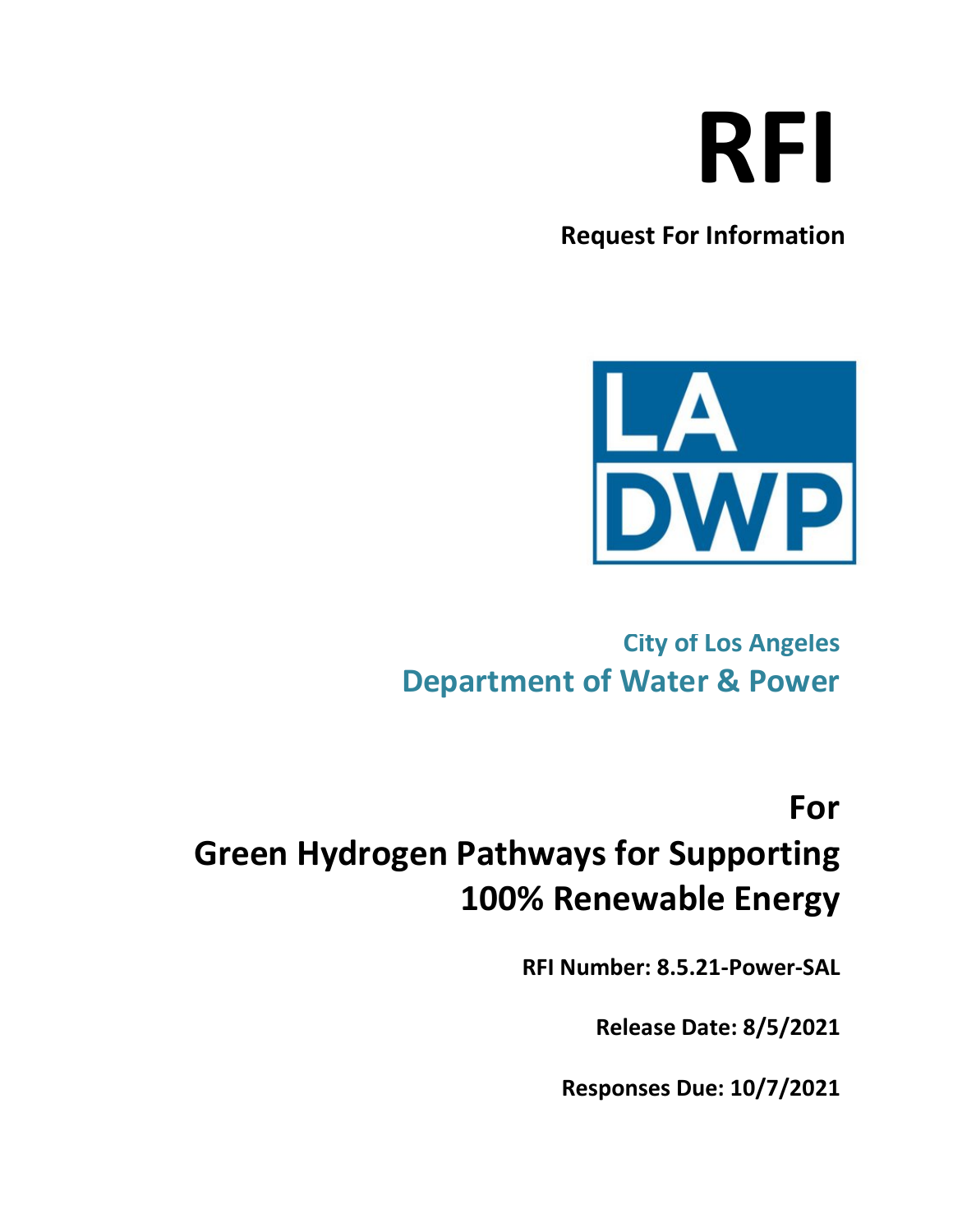

#### **REQUEST FOR INFORMATION (RFI) 8.5.21-POWER-SAL**

#### **CITY OF LOS ANGELES GREEN HYDROGEN PATHWAYS FOR SUPPORTING 100% RENEWABLE ENERGY**

#### 1. INTRODUCTION

The Los Angeles Department of Water and Power (LADWP) is requesting information from interested parties experienced in the planning, design, and deployment of hydrogen and/or hydrogen infrastructure. Specifically, LADWP is interested in technologies related to four main areas of hydrogen: production, transportation, storage, and electricity generation, all of which are to support the future electricitygenerating needs of the City of Los Angeles. LADWP is also seeking information on best practices and technologies in regards to hydrogen that advances LADWP's commitment to safety and environmental stewardship. Information gathered from this Request for Information (RFI) will assist LADWP in its continued development of clean-energy strategies, programs, and investments.

In March 2021, LADWP released the findings of a three-and-a-half-year-long study with the United States National Renewable Energy Laboratory demonstrating that a 100% renewable grid is achievable, affordable, and reliable for Los Angeles. The study showed that green hydrogen may serve an important role in supporting the integration of significant renewable energy capacity within the LA Basin ("in-basin"). Through this RFI, LADWP seeks to better understand the opportunities and challenges associated with green hydrogen in meeting its clean energy future objectives. Specifically, LADWP's objectives are to:

- 1. Maintain resource adequacy that supplies reliable electricity to the City of Los Angeles at a competitive rate;
- 2. Provide a carbon-free alternative to the predominantly fossil fuel-based electricity generation in the LADWP service territory;
- 3. Reduce LADWP's carbon footprint;
- 4. Enhance operational system reliability, resilience and cost-efficiency;
- 5. Utilize LADWP's existing in-basin infrastructure to the extent possible to help reduce the initial capital expenditures;
- 6. Provide economic opportunities and job creation, while prioritizing existing workforce safety, retention, training, and development.

This RFI is issued with the intent to survey the industry, to obtain information on the types of solutions and capabilities available with respect to pathways for green hydrogen-based electricity generation that are commercially available or under development, and to solicit additional guidance, input, new ideas, and best practices which may be used in the preparation of a Request for Proposal (RFP).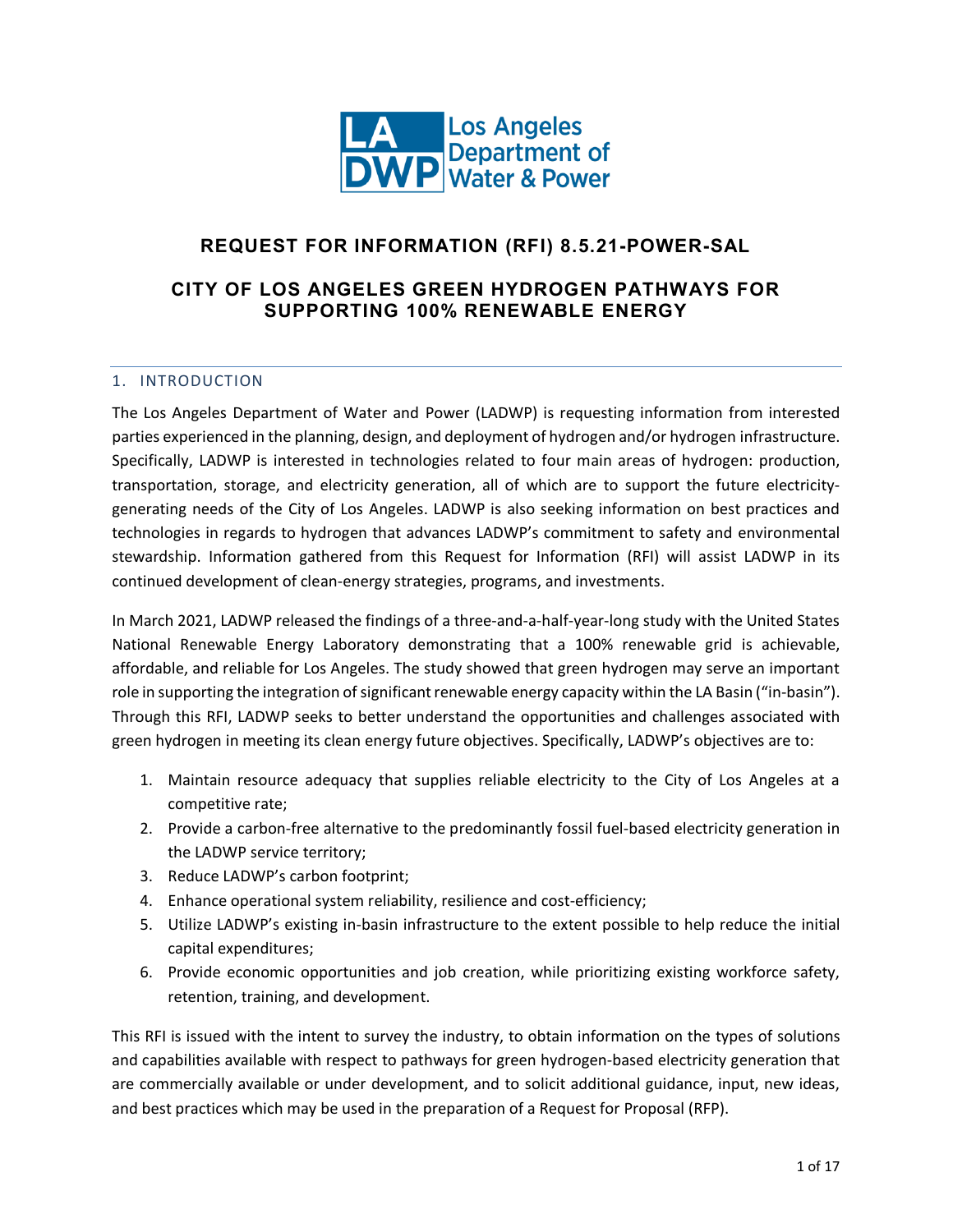To fully comprehend the information contained within a response to this RFI, LADWP may request further clarification in the form of verbal communication by telephone, written communication, electronic communication, a presentation, an interview, and/or a site visit at no cost to LADWP.

Responses should include information and recommendations of best practices for the development of LADWP's capabilities and pathways for in-basin green hydrogen-based electricity generation. All responses should be concise and focused on one or more of the technologies of interest. LADWP will use the information generated as a result of this RFI to develop a green hydrogen roadmap that is in the best interest of the City of Los Angeles. This RFI shall not be construed as an RFP or an obligation on the part of LADWP. In addition, LADWP does not intend to award a contract on the basis of this request or otherwise pay for the requested information, but may utilize any or all of the provided information in determining potential green hydrogen-related opportunities for future bid or RFP considerations.

#### 2. BACKGROUND

This section provides information on the Los Angeles [1](#page-2-0)00% Renewable Energy Study<sup>1</sup> for context on LADWP's potential needs for hydrogen-based electricity generation and the approximate quantities of hydrogen required. This section also describes LADWP's recently announced goal to be 100% carbon-free by 2035, LADWP's expectations on the potential hydrogen production methods, and the technologies of interest in regards to hydrogen.

#### A. LA100 STUDY

As LADWP retires up to 1,661 megawatts (MW) of once-through cooling (OTC) units by the end of 2029, LADWP has identified a need to build additional long-duration capacity within the Los Angeles Basin to avoid widespread blackouts during transmission outages due to wildfires, transmission line maintenance and upgrades, and other contingencies. In partnership with the National Renewable Energy Laboratory (NREL), the Los Angeles 100% Renewable Energy Study ("LA100" or "LA100 study") identified investment pathways that would allow the City of Los Angeles to achieve a 100%-renewable-energy portfolio no later than 2045.

One of NREL's findings is that for LADWP to maintain a reliable power supply, its generation fleet needs an appreciable amount of firm capacity, also referred to as dispatchable capacity. NREL defined firm-capacity resources as generation resources whose capacity credits (i.e., dependable capacity ratings) remain constant, regardless of customers' demand patterns and the particular mix of technologies deployed on the grid. Firm-capacity resources can generate electricity on demand for uninterrupted periods of days to weeks. Although all the LA100 scenarios deploy a substantial amount of wind and solar energy, these resources are variable and thus have a diminishing incremental capacity credit at higher levels of deployment. It is therefore cost-prohibitive to achieve 100% renewable energy using variable resources alone. Beyond cost considerations, NREL's analysis of renewable firm-capacity resources was also motivated by the need to address resource adequacy

<span id="page-2-0"></span><sup>1</sup> Cochran, Jaquelin, and Paul Denholm, eds. 2021. The Los Angeles 100% Renewable Energy Study. Golden, CO: National Renewable Energy Laboratory. NREL/TP-6A20-79444. https://maps.nrel.gov/la100/.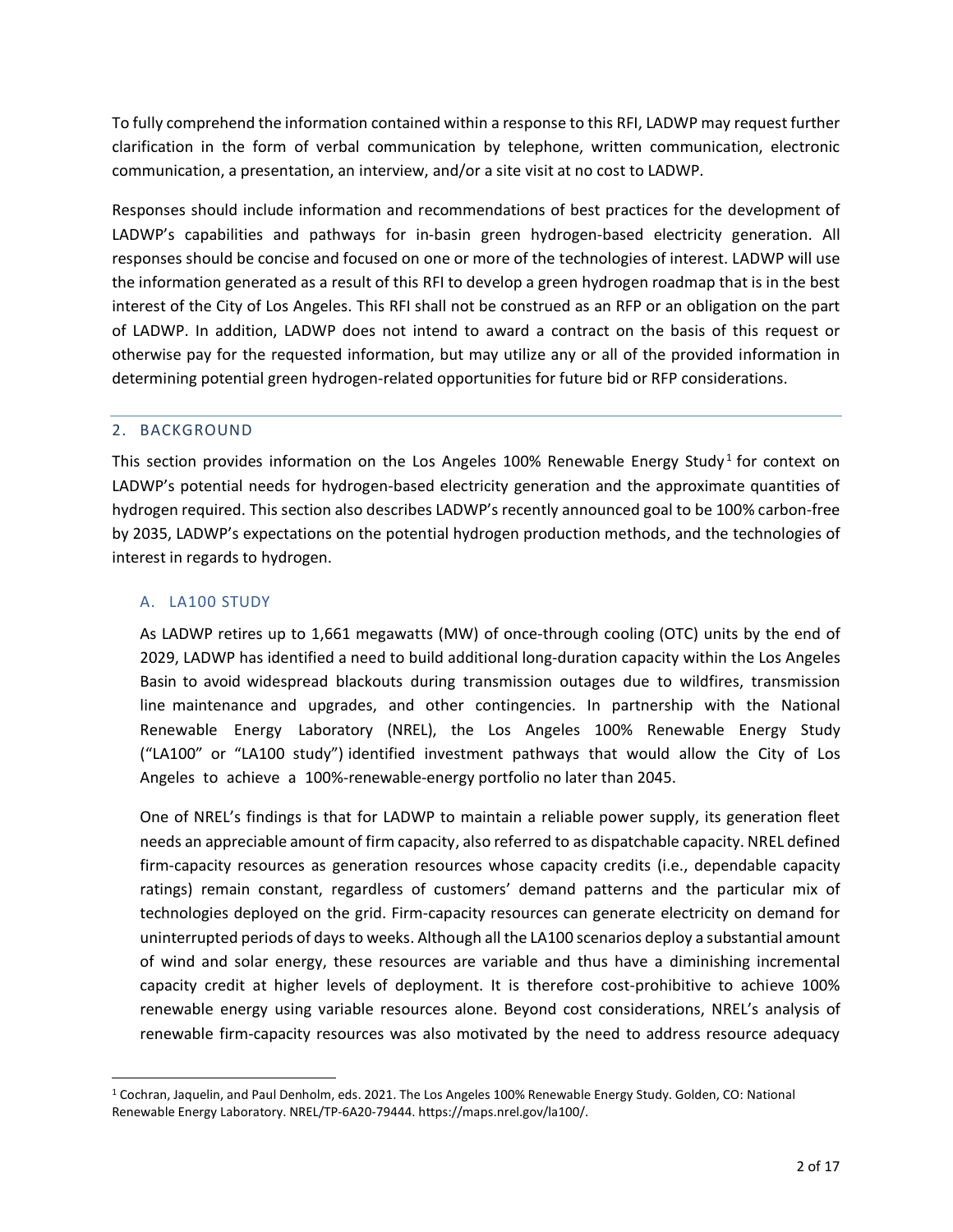during critical transmission outages, which cut off substantial portions of the city's access to wind and solar energy outside the LA Basin.

NREL's capacity expansion model utilized in the LA100 study selects the least-cost, best-fit resources to meet capacity needs. Hydrogen combustion turbines (CTs), renewable CTs<sup>[2](#page-3-0)</sup>, and hydrogen fuel cells were identified as potential technology options that could serve the in-basin capacity needs. For the purposes of this RFI, the capacity and generation estimates from renewable CTs are effectively considered to be hydrogen-based.

NREL assumed that before 2045, hydrogen-based long-duration storage will use zero- or low-variablecost generation to self-produce hydrogen fuel, which is then converted to ammonia and stored in tanks near the generation facility. NREL assumed that by 2045, a renewable-hydrogen market will have emerged, allowing LADWP to purchase hydrogen from the market. The ammonia is assumed to be cracked to yield hydrogen, which is then used as fuel by CTs or fuel cells. NREL assumed that purehydrogen-based generation would not be a mature technology until 2030 and thus prohibited hydrogen CTs and fuel cells from the LA100 scenarios before this year, with the exception of phasedin hydrogen fuel at Intermountain Power Project (IPP). In NREL's LA100 scenarios, all the firm-capacity resources aside from geothermal plants are used infrequently, when customer load is high and while wind and solar output are low.

NREL identified the need for approximately 1,200 MW to 2,600 MW (depending on the load and scenario studied) of firm capacity to supplement the loss of OTC capacity by 2030. A need of approximately 1,700 to 4,300 MW is required by 2045. This RFI is meant to better understand the current and future capabilities of the broader hydrogen industry, and from there LADWP seeks to identify the role of hydrogen in achieving new in-basin dispatchable capacity.

Firms responding to this RFI need not be limited to the assumptions made in the LA100 study; rather, this information is meant to provide context on LADWP's projected need for in-basin hydrogen capacity.

#### B. 100% CARBON-FREE BY 2035

On April 19, 2021, after the completion of the LA100 study, Mayor Eric Garcetti announced in the State of the City address that LADWP would adopt the goal to be 100% carbon-free by 2035. Mayor Garcetti also announced that LADWP would provide an energy mix that is 80% renewable and 97% carbon-free by 2030, and that the units at Scattergood Generating Station would transition to run on green hydrogen. To achieve green-hydrogen-based electricity generation at Scattergood prior to 2030, LADWP has provided additional estimates for the hydrogen capacity needs of Scattergood, supplementing NREL's data in the following subsection. These estimates are separate from the results of the LA100 study and are a product of internal preliminary analysis at LADWP.

<span id="page-3-0"></span><sup>&</sup>lt;sup>2</sup> NREL defines "renewable CTs" as renewably fueled combustion turbines that are assumed to use a market-purchased renewable fuel, including but not limited to, biodiesel, biogas, ethanol, synthetic natural gas, and hydrogen.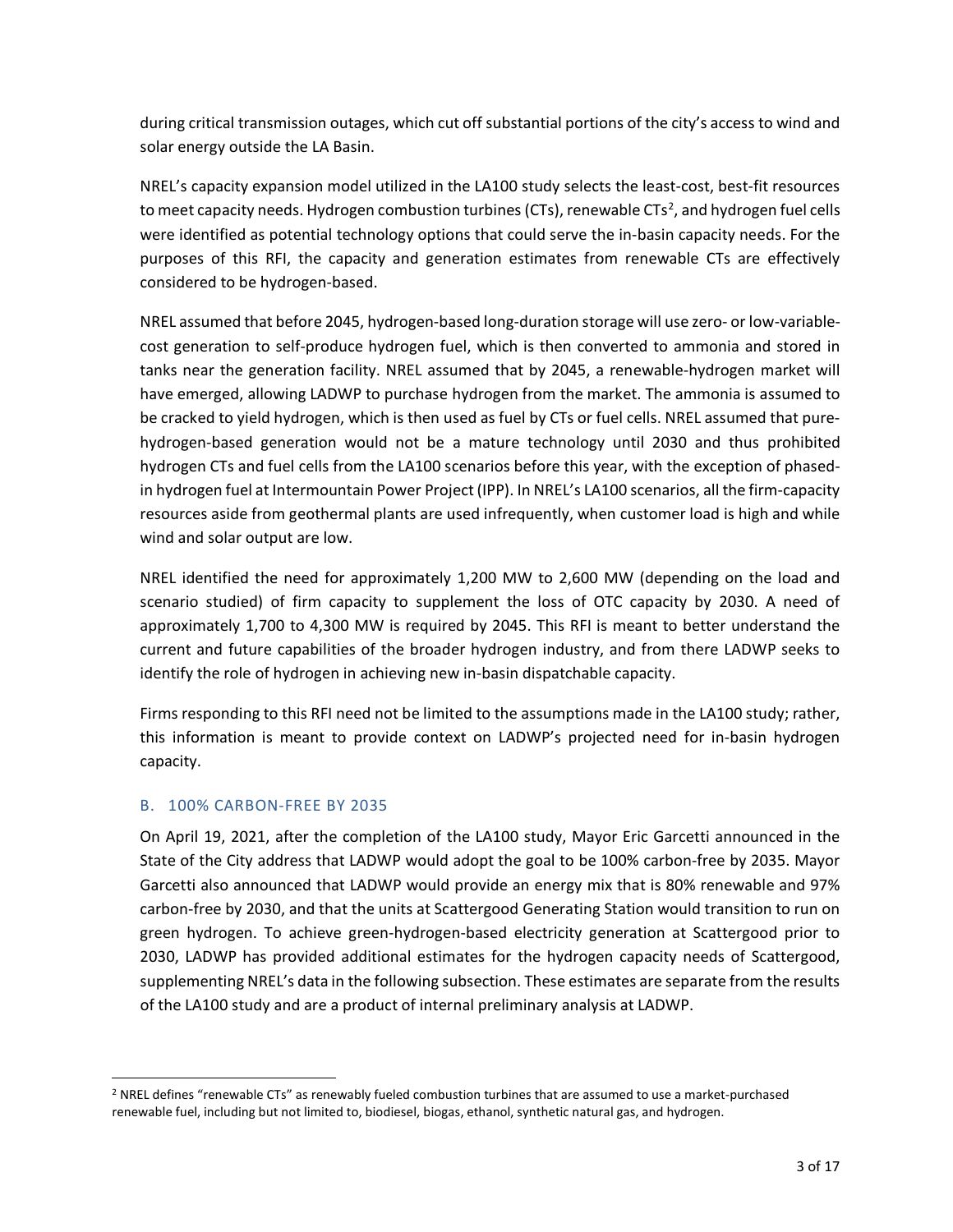#### C. PROJECTED HYDROGEN NEEDS

This section summarizes NREL's findings regarding LADWP's projected hydrogen-based generation needs within the LA Basin. The estimates presented in this RFI are in the form of ranges that are reflective of the results from all nine LA100 modeling scenarios, each of which is based on assumptions that reflect uncertainty about the future. The hydrogen capacity identified for each scenario is thus heavily informed by these assumptions. These projected needs are subject to change, as LADWP refines its strategic plan toward achieving its goals of providing clean, reliable, low-cost electricity to the City of Los Angeles. Significantly more hydrogen fuel may be needed to sufficiently address outage conditions resulting from various contingencies.

Table 1 displays NREL's estimates for capacity of hydrogen-fueled CTs across the study's modeling years and for each in-basin generating station. In-basin hydrogen-based generation capacity is absent in 2025 and 2030. This is a result of NREL's assumption that pure-hydrogen-based generation would not be a mature technology until after 2030. LADWP is certainly interested in developing the capabilities for in-basin, hydrogen-based electricity generation before 2030, so long as the associated technologies mature, and hydrogen is available. LADWP encourages respondents to comment on whether or not their suggested solutions could be available earlier than 2030.

Table 2 shows NREL's estimates for hydrogen-related electricity generation across the study's modeling years and for each in-basin generating station.

|                                             | <b>MW of Capacity</b> |             |             |             |
|---------------------------------------------|-----------------------|-------------|-------------|-------------|
| <b>Generating Station</b>                   | 2025 and 2030         | 2035        | 2040        | 2045        |
| <b>Harbor Generating Station</b>            |                       | $257 - 543$ | 543-548     | 548-902     |
| <b>Haynes Generating Station</b>            |                       | 762-1.488   | 831-1.448   | 831-1,552   |
| Scattergood Generating Station <sup>3</sup> | $0 - 616$             | 188-616     | 188-616     | 188-616     |
| <b>Valley Generating Station</b>            |                       | 891-1,331   | 891-1,331   | 1,331-1,391 |
| <b>Total In-Basin</b>                       |                       | 2,099-3,550 | 2,454-3,612 | 2,898-4,091 |

#### **Table 1. Estimated Hydrogen-Based Capacity**

<span id="page-4-0"></span><sup>&</sup>lt;sup>3</sup> The estimated MW capacities for 2025 and 2030, and the upper bounds for 2035, 2040, and 2045 are a result of internal analysis at LADWP and are separate from the results of the LA100 study. The estimated generation and fuel needs at Scattergood for 2025 and 2030 are to be determined.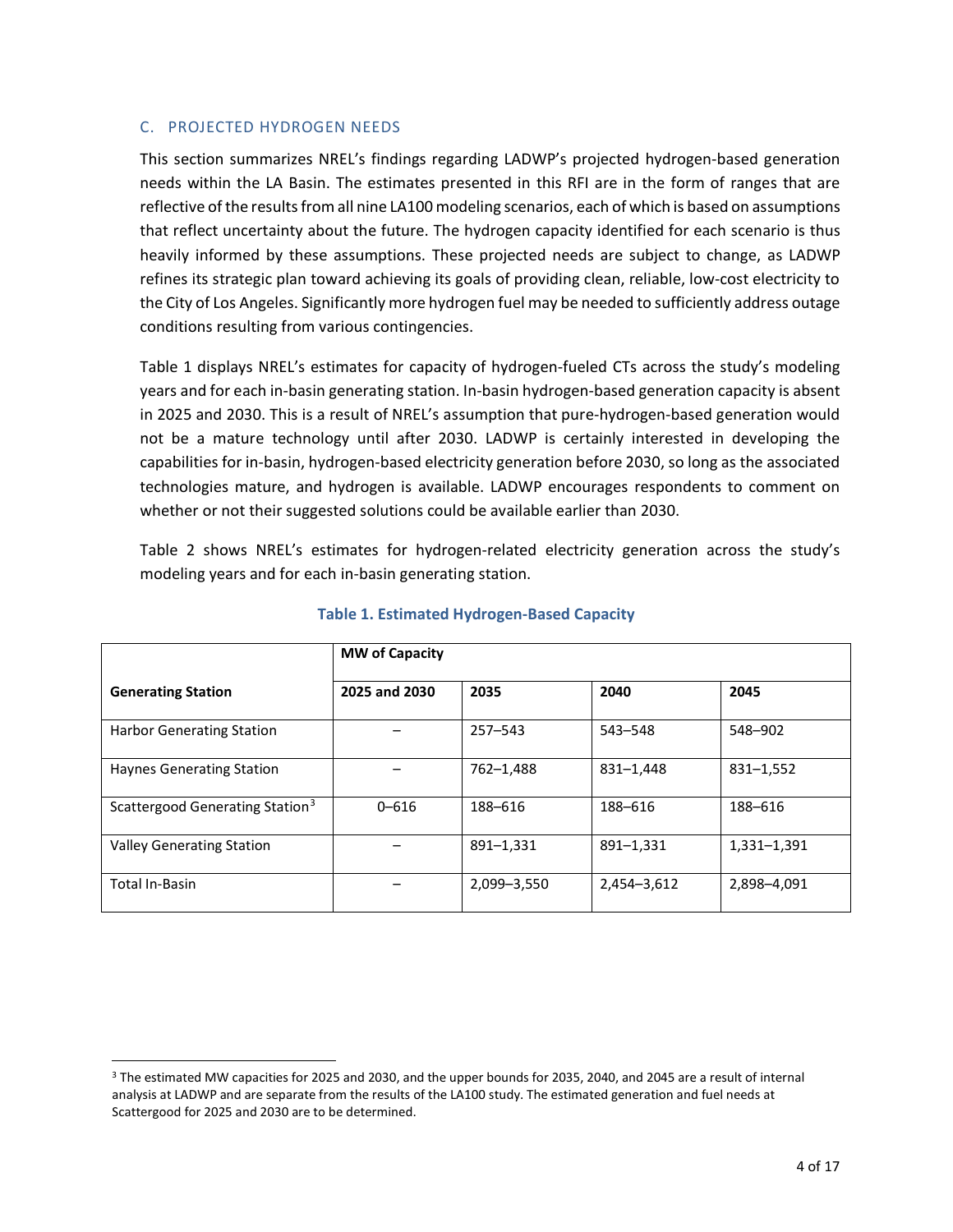|                                       | MWh of Generation <sup>4</sup> |               |                |                |
|---------------------------------------|--------------------------------|---------------|----------------|----------------|
| <b>Generating Station</b>             | 2025 and 2030                  | 2035          | 2040           | 2045           |
| <b>Harbor Generating Station</b>      |                                | 4,950-34,623  | 16,999-498,133 | 19,336-363,065 |
| <b>Haynes Generating Station</b>      |                                | 6,645-9,815   | 32,009-53,254  | 28,180-351,080 |
| <b>Scattergood Generating Station</b> | <b>TBD</b>                     | $0 - 12,226$  | 1,077-3,537    | $0 - 58,367$   |
| <b>Valley Generating Station</b>      |                                | $0 - 12.304$  | 38,720-87,354  | 4,346-38,796   |
| <b>Total In-Basin</b>                 |                                | 11,595-68,968 | 88,805-642,278 | 51,862-811,308 |

#### **Table 2. Estimated Hydrogen-Based Generation (Annual)**

Table 3 shows NREL's estimates for the annual quantities of hydrogen needed in metric tonnes across the study's modeling years and for each in-basin generating station. These quantities were calculated based on an assumed heat rate of 9.50 MMBtu/MWh for hydrogen-fueled CTs. The assumptions made for each of the scenarios, as well as any other modeling results, may be obtained directly from the LA100 study.

Table 4 provides the corresponding quantities of ammonia calculated directly from the estimated hydrogen quantities presented in Table 3.

#### **Table 3. Estimated Hydrogen Quantities (Annual)**

|                                       | Quantities of Hydrogen (tonnes) $5$ |             |              |               |
|---------------------------------------|-------------------------------------|-------------|--------------|---------------|
| <b>Generating Station</b>             | 2025 and 2030                       | 2035        | 2040         | 2045          |
| <b>Harbor Generating Station</b>      |                                     | 414-2.894   | 1,421-7,302  | 1,616-30,348  |
| <b>Haynes Generating Station</b>      |                                     | $555 - 820$ | 2,676-4,451  | 2,356-29,347  |
| <b>Scattergood Generating Station</b> | <b>TBD</b>                          | $0 - 1,022$ | 296-1,824    | $0 - 4,879$   |
| <b>Valley Generating Station</b>      |                                     | $0 - 1,028$ | $91 - 3,237$ | $363 - 3,243$ |
| <b>Total In-Basin</b>                 |                                     | 969-5,765   | 4,482-16,814 | 4,335-67,817  |

<span id="page-5-0"></span> <sup>4</sup> Significantly more hydrogen-based generation may be needed to sufficiently address outage conditions resulting from various contingencies.

<span id="page-5-1"></span><sup>5</sup> NREL assumed a heat rate of 9.50 MMBtu/MWh.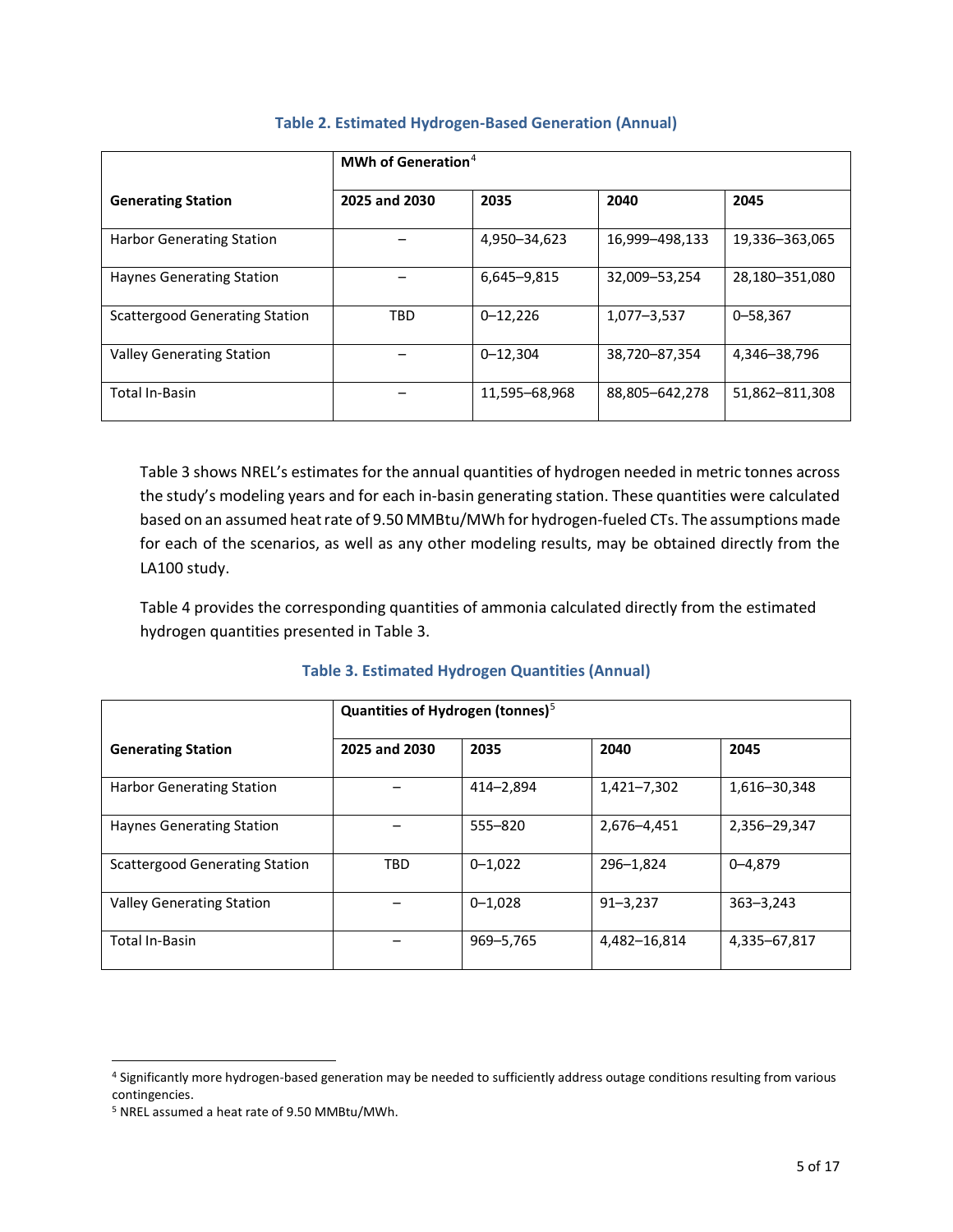|                                       | <b>Quantities of Ammonia (tonnes)</b> |              |               |                |
|---------------------------------------|---------------------------------------|--------------|---------------|----------------|
| <b>Generating Station</b>             | 2025 and 2030                         | 2035         | 2040          | 2045           |
| <b>Harbor Generating Station</b>      |                                       | 2,317-16,207 | 7,957-40,891  | 9,051-169,952  |
| <b>Haynes Generating Station</b>      |                                       | 3,111-4,595  | 14,983-24,928 | 13,191-164,341 |
| <b>Scattergood Generating Station</b> | <b>TBD</b>                            | $0 - 5,723$  | 1,656-10,213  | $0 - 27,322$   |
| <b>Valley Generating Station</b>      |                                       | $0 - 5,759$  | 504-18,125    | 2,034-18,160   |
| Total In-Basin                        |                                       | 5,428-32,284 | 25,101-94,157 | 24,277-379,775 |

#### **Table 4. Corresponding Ammonia Quantities (Annual)**

Appendix A provides a list of LADWP's in-basin generating stations along with each of the generating units' capacities.

#### D. DESIRED HYDROGEN PRODUCTION METHODS

LADWP's objective is to source and utilize green, environmentally sustainable hydrogen for the purpose of electricity generation. LADWP will consider all potential pathways to demonstrate green hydrogen as a viable energy carrier at scale and for the purpose of developing the in-house expertise necessary to operate and maintain hydrogen infrastructure for hydrogen-based electricity generation.

#### E. TECHNOLOGIES OF INTEREST

LADWP has identified four primary areas of technological interest that may be needed for the utilization of hydrogen as a fuel for electricity generation to serve the City of Los Angeles. These areas of interest are: (1) hydrogen production, (2) hydrogen transportation, (3) hydrogen storage, and (4) electricity generation, collectively referred to as "Technologies of Interest." LADWP seeks information on the Technologies of Interest, as well as best practices that advances LADWP's commitment to safety and environmental stewardship in a hydrogen energy economy. LADWP understands that it may not have captured all potential technologies, and most importantly, LADWP invites firms to respond to this RFI if it believes the technology suggested will assist LADWP with achieving its goal of sourcing in-basin hydrogen needs for electricity generation, regardless of the technology's capacity or size.

#### 3. INFORMATION REQUESTED

This section contains the information requested from your firm for commercially available and underdevelopment technologies that may assist LADWP in achieving hydrogen-based electricity generation. Proposed technologies and methods from your firm will be collectively referred to as the "Suggested Solution."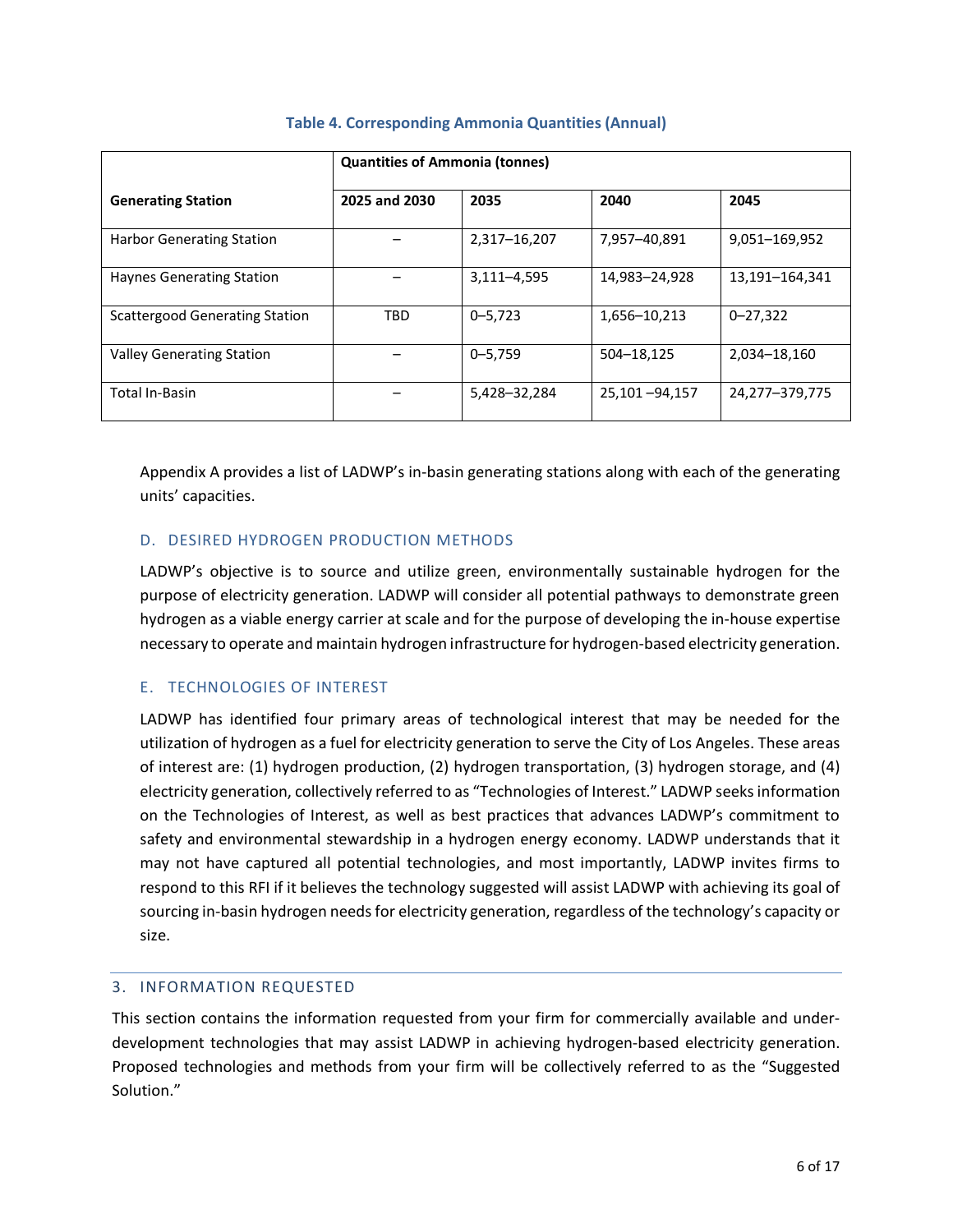The first subsection contains general requested information regarding all Suggested Solutions. The following subsections contain specific questions regarding each Technology of Interest. The final subsection describes the information requested specifically related to safety and environmental stewardship.

LADWP requests that your firm provide the requested information from one or more of the subsections as applicable, based on the Suggested Solution's involved technologies, methods, and scope.

#### A. GENERAL

Please provide answers and/or information to satisfy the following questions related to the production, transportation, storage, electricity generation, safety, and/or environmental stewardship that may be used in supporting the future electricity generation needs of the City of Los Angeles.

The requested information for all Suggested Solutions is as follows:

- 1. Provide the specific Technologies of Interest area(s) that your Suggested Solution addresses.
- 2. Provide a general overview of your Suggested Solution.
- 3. Provide a summary of how your Suggested Solution meets the objective(s) of this RFI.
- 4. Identify key advantages and features of your Suggested Solution.
- 5. Describe the process and the approach used to arrive at the Suggested Solution.
- 6. Describe the approach for forming the collaborative team that consists of various areas of expertise, including utilization of other firms and partnerships, that will be needed for developing the Suggested Solution.
- 7. Provide general project information as applicable, such as involved technologies, necessary partnerships, required resources, location, footprint, size (MW), existing/upgrade/new, and/or connection/delivery points.
- 8. Provide the anticipated environmental impacts and requirements for a full end-to-end lifecycle of the Suggested Solution, including but not limited to, greenhouse gas (GHG) emissions, NOx emissions, permitting, and other notable environmental impacts.
- 9. Provide information on the availability and/or level of development of your Suggested Solution.
- 10. Describe how resources under your Suggested Solution may be used or combined with other technologies or solutions.
- 11. Provide and describe any other new and emerging technologies that may be considered as potential Suggested Solutions as part of this RFI.
- 12. Provide a brief history of the technologies involved in your Suggested Solution, including but not limited to, previous applications, where it has been in use, how long it has been in use, etc.
- 13. Describe the nature and results of implementation at other locations (i.e., schedules, financing, costs, performance, length of service to date, measured results, project failures, lessons learned, etc.).
- 14. Describe the anticipated reliability of the Suggested Solution.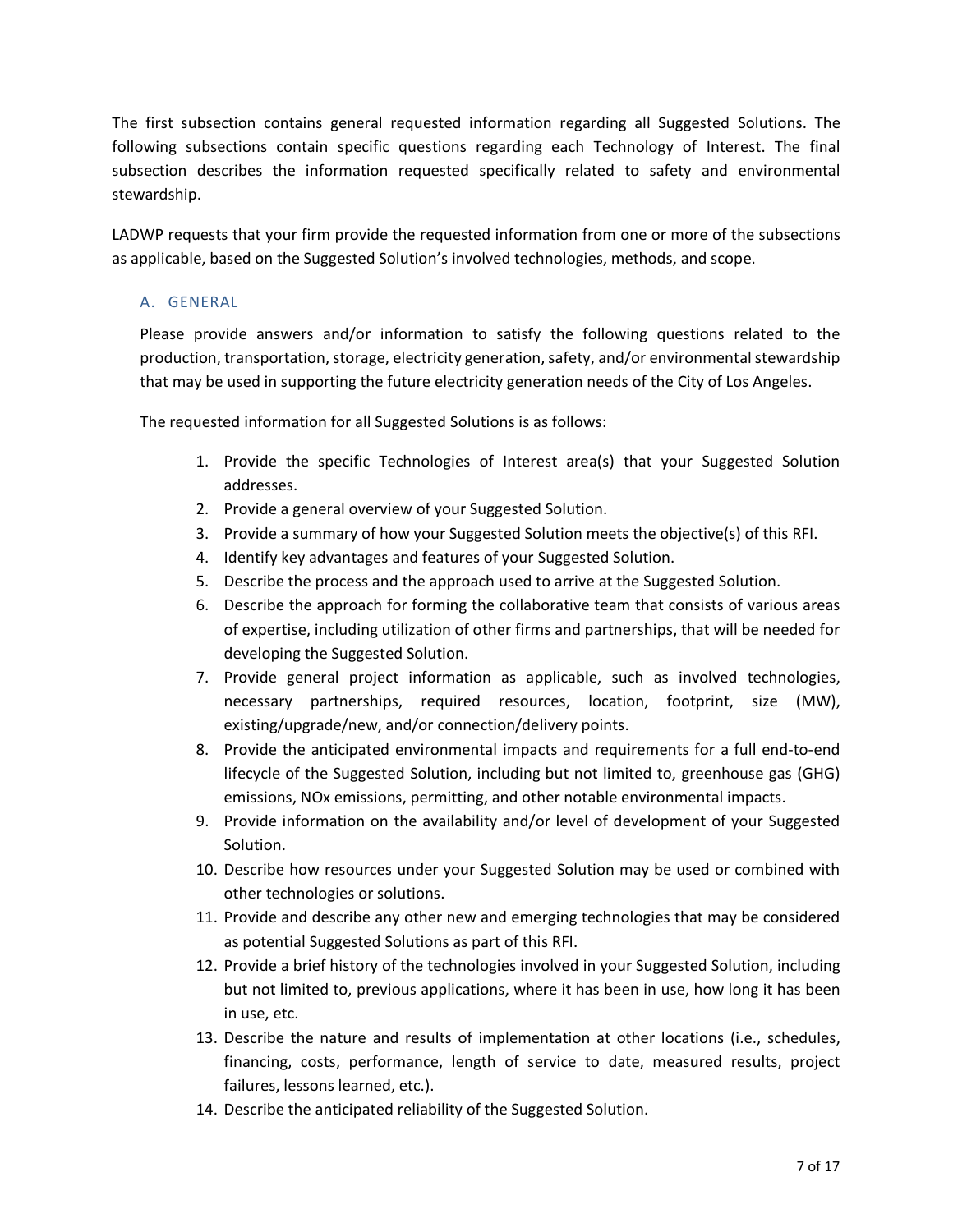- 15. Does your Suggested Solution include the capability to supply hydrogen to one or more of LADWP's generating stations? If so, which one(s)?
- 16. Describe how the Suggested Solution could be incorporated into LADWP's facilities or operations.
- 17. Does your Suggested Solution require the addition and/or upgrade of infrastructure? If so, what upgrades would be required?
- 18. Provide information on potential funding opportunities from governmental entities or non-governmental entities for which the Suggested Solution would qualify.
- 19. Identify what regulatory requirements, permits, and/or related considerations are needed to implement the Suggested Solution.
- 20. Identify what operating considerations are necessary for the Suggested Solution to perform appropriately.
- 21. Describe the expected lifecycle of the Suggested Solution, including what steps are necessary at the end of life (i.e., replacement, renovation, upgrade, disposals, mitigations, etc.) and the associated costs.
- 22. Provide a timeline for project development to implement the Suggested Solution. If the Suggested Solution uses technologies not yet commercially available, provide a bestguess date or timeframe when such technologies will become commercially available.
- 23. Describe to what extent the performance of the Suggested Solution may be guaranteed.
- 24. Provide information on the expected effect of hydrogen embrittlement on your Suggested Solution and any countermeasures taken or recommended.
- 25. Provide information on how climate change and extreme weather events may or may not impact the Suggested Solution and the approaches and methodologies to combat such events (e.g., weatherization).
- 26. Provide all recommended safety procedures and hazard/risk assessments, including but not limited to, those related to fire, earthquake, accidental release, and catastrophic failure for the Suggested Solution.
- 27. Which raw materials may introduce supply chain risks that can affect commercial viability or continuity of service for your Suggested Solution?
- 28. Identify any other issues or considerations (e.g., new fire codes, other regulations, enhanced training, organization impacts, etc.) not otherwise covered that can assist LADWP in developing the requirements for the implementation of the Suggested Solution.
- 29. Describe the expected maintenance procedures required to keep the assets in operation until the end of life of the Suggested Solution, including inspections, regular maintenance, consumables, component replacement, major overhauls, etc., and the estimated operations and maintenance costs.
- 30. Provide information on established guidelines and/or procedures for conducting testing and commissioning.
- 31. Provide recommendations on potential partnerships and incentives that will help grow and leverage clean-energy jobs and the training of associated skilled personnel.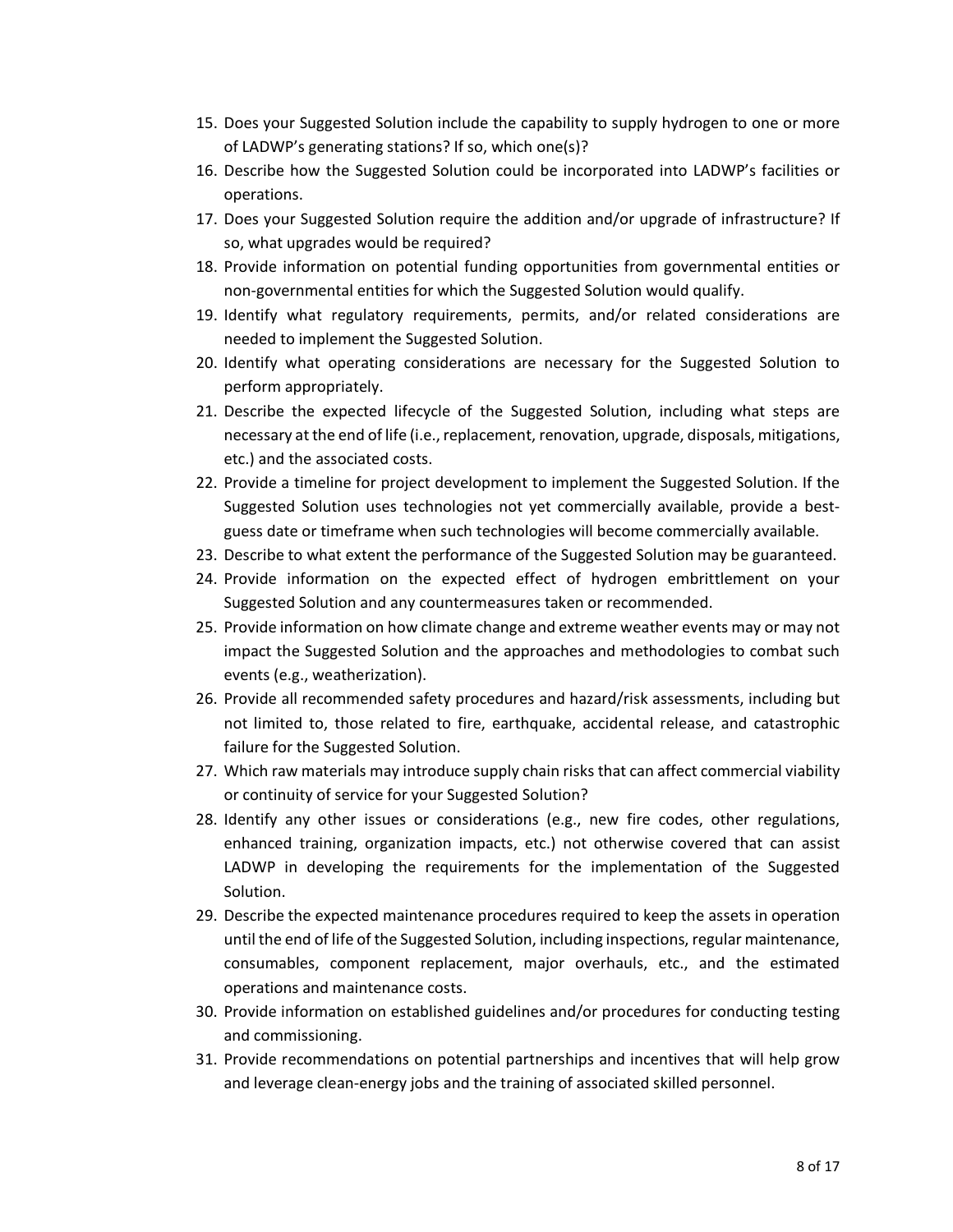- 32. Provide information on your firm's proposed business relationship with LADWP as it relates to the Suggested Solution.
- 33. The following information requested pertains to labor and workforce development:
	- i. What is the expected number of personnel required to operate your Suggested Solution?
	- ii. Provide what type of training credentials, apprenticeship, and workforce development are needed to install, operate, and maintain the Suggested Solution.
	- iii. Provide a listing and description of the various job titles/classifications and qualifications for the installation, operation, and maintenance of the Suggested Solution.
	- iv. What engineering and specialist skill sets are recommended to effectively maintain and operate your Suggested Solution.
- 34. Provide a statement of understanding that LADWP would be able to contact your firm for additional information to further investigate the response to the RFI at no cost to LADWP.

#### B. HYDROGEN PRODUCTION

Please provide answers and/or information to satisfy the following questions related to hydrogen production technologies that may be used in supporting the future electricity generation needs of the City of Los Angeles. These hydrogen production technologies include, but are not limited to, electrolysis, green ammonia production, ammonia cracking, pyrolysis, and steam methane reforming (SMR) with carbon capture. LADWP may consider the temporary use of hydrogen produced via established methods for the purposes of pilot project(s) or for demonstration(s) provided that there is a pathway to the utilization of green hydrogen.

The requested information for hydrogen production is as follows:

- 1. Provide information on the processes used to produce hydrogen for your Suggested Solution.
- 2. Provide information on the needed feedstocks of your Suggested Solution.
- 3. What amount of hydrogen, measured in metric tonnes, is provided by your Suggested Solution?
- 4. What level of hydrogen purity is the Suggested Solution able to provide? Are there any non-hydrogen chemical constituents that are expected to be delivered along with the hydrogen?
- 5. Provide information on the balance of plant requirements for the scale and scope of your Suggested Solution.
- 6. Would your Suggested Solution experience losses? If so, provide information on the rate of expected losses and methods for mitigation.
- 7. If applicable, what are the expected GHG emissions of your Suggested Solution?
- 8. If applicable, what measures and/or technologies does your Suggested Solution utilize to eliminate or minimize GHG emissions?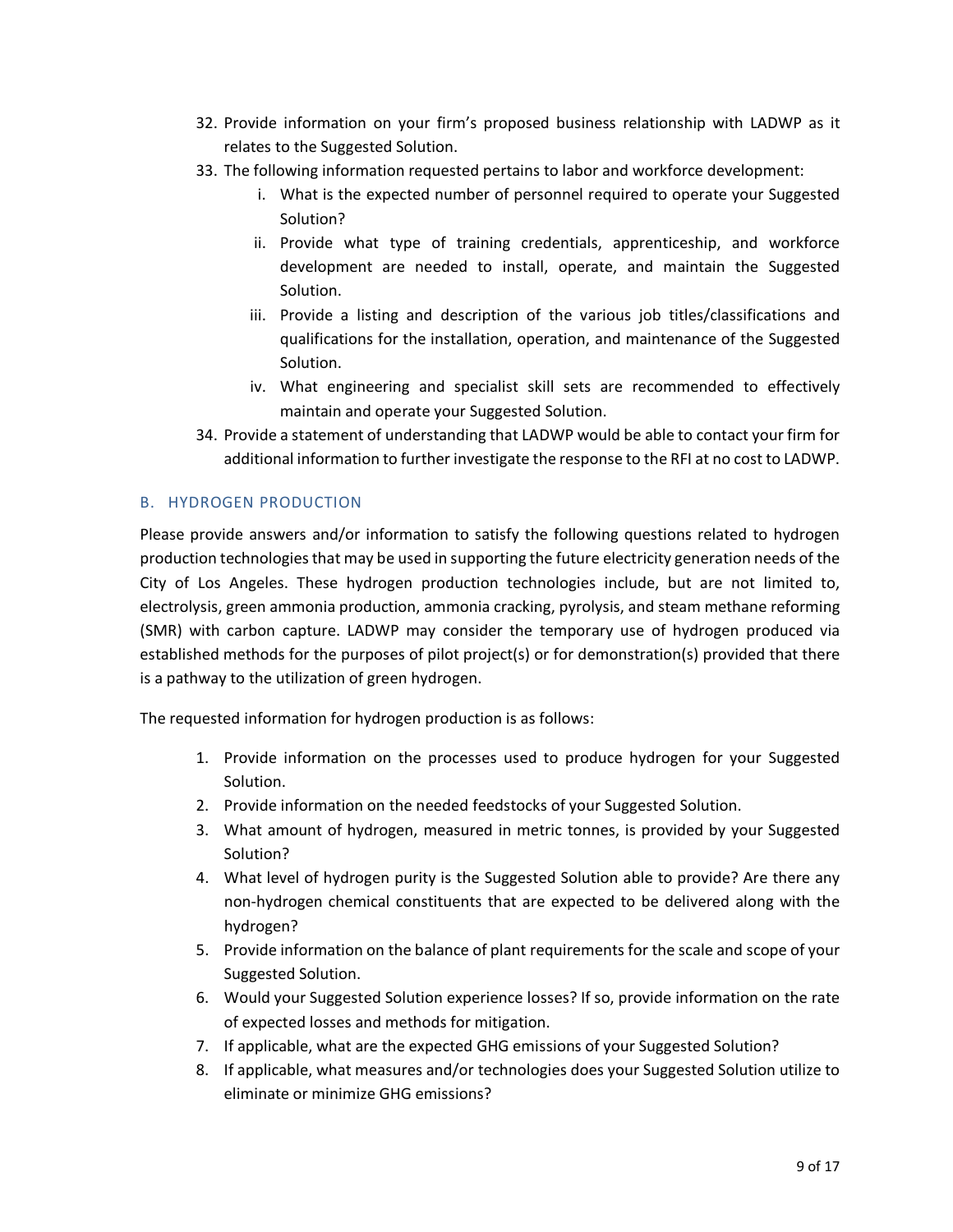- 9. Describe a cursory end-to-end lifecycle environmental impact analysis of the Suggested Solution.
- 10. Provide information about your Suggested Solution's ability to respond to fluctuations in power often associated with power sourced from variable energy resources.
- 11. If your Suggested Solution requires process heating or cooling, what source of energy (resistive heating, heat storage, waste steam heat, hydrogen combustion, etc.) is recommended?
- 12. If your Suggested Solution will utilize carbon capture and sequestration (CCS), please describe the type of carbon capture technology recommended and the end use of the captured carbon.
- 13. Provide information on the software used by your firm to model hydrogen production.
- 14. The following information requested pertains specifically to ammonia cracking technologies:
	- i. Provide information on your firm's suggested ammonia cracking technology.
	- ii. Provide information on balance of plant requirements for your firm's ammonia cracking technology.
	- iii. Provide information on the heat source and GHG emissions associated with the ammonia cracking process.
	- iv. Provide information on the expected ammonia slip rate and any available mitigation measures in your Suggested Solution.
	- v. Provide information on the expected efficiency of your Suggested Solution's ammonia cracking technology.

#### C. HYDROGEN TRANSPORTATION

Please provide answers and/or information to satisfy the following questions related to hydrogen transportation technologies and methods that may be used in supporting the future electricity generation needs of the City of Los Angeles. These hydrogen transportation technologies and methods include, but are not limited to, pipelines, railways, trucks, ships, and barges.

The requested information for hydrogen transportation is as follows:

- 1. Provide information on the method of transportation used in your Suggested Solution.
- 2. Hydrogen is currently transported using numerous forms to increase hydrogen density, which include but are not limited to, compressed gas, green ammonia, liquified hydrogen, or other hydrides. Please specify which form(s) of hydrogen would be transported in your Suggested Solution.
- 3. What experience does your firm have in the transportation of hydrogen, ammonia, gas products, and/or fuels?
- 4. What measures would be taken to eliminate, minimize, or mitigate GHG emissionsin your Suggested Solution?
- 5. What quantities of hydrogen are expected to be delivered by your Suggest Solution?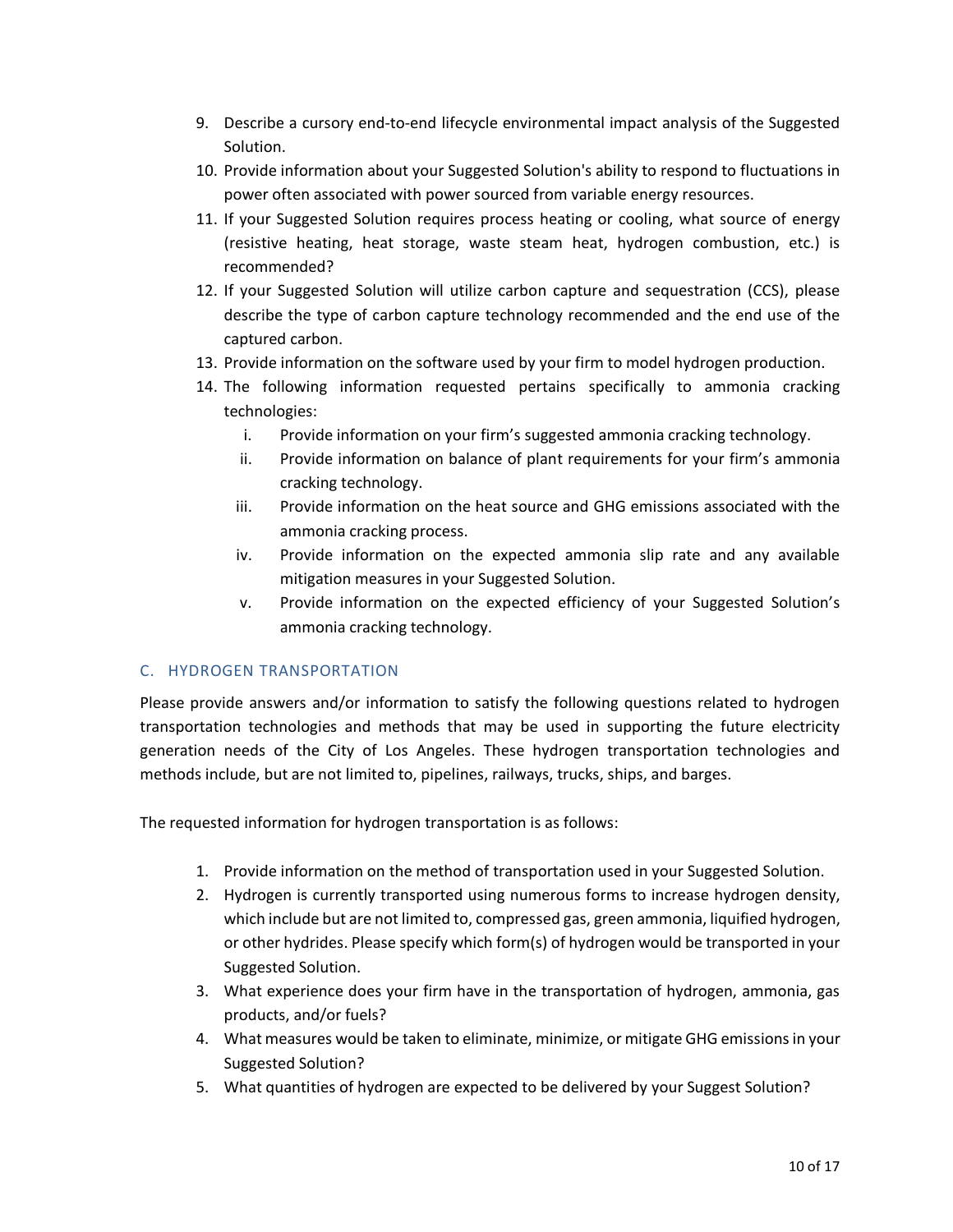- 6. How many deliveries per day, week, and/or month would be expected in providing LADWP with the projected hydrogen or ammonia quantities through your Suggested Solution?
- 7. What safety measures and precautions would be taken to minimize safety risks associated with transportation?
- 8. What limitations, if any, are inherent in your Suggested Solution?
- 9. What assumptions have been made in relation to travel route, length of trip, and means of travel?
- 10. If using maritime means, what is the assumed port of origin and assumed port of destination for your Suggested Solution?
- 11. If using pipelines, specify the existing pipeline network to be used or the proposed routing of future pipelines to be constructed or repurposed.
- 12. Does your Suggested Solution experience losses during transportation? Will on-route delays result in losses? How will these losses be mitigated and/or addressed?

#### D. HYDROGEN STORAGE

Please provide answers and/or information to satisfy the following questions related to hydrogen storage technologies and methods that may be used in supporting the future electricity generation needs of the City of Los Angeles. These hydrogen storage technologies and methods include, but are not limited to, hydrogen stored as ammonia, compressed gas hydrogen storage, liquid phase hydrogen storage, and hydrogen stored as hydrides. Hydrogen storage infrastructure may include, but are not limited to, above-ground tanks, underground tanks, geologic storage, line packing, refrigerated storage, and maritime barge storage.

The requested information for hydrogen storage is as follows:

- 1. Provide information on the method of storage for your Suggested Solution.
- 2. Provide information on the technologies and/or methods used in your Suggested Solution.
- 3. What hydrogen storage infrastructure would be required in your Suggested Solution?
- 4. Where would your Suggested Solution be located? Would it be co-located at one of LADWP's existing facilities? If so, which LADWP facility?
- 5. What are the operating temperatures and pressures for your Suggested Solution?
- 6. What are the energy requirements for your Suggested Solution?
- 7. Would your Suggested Solution require utility services? If so, what would be required?
- 8. Would your Suggested Solution experience hydrogen losses over time? If so, provide information on the rate of expected losses and methods for mitigation.
- 9. Describe any experience your firm has with similar applications using the techniques and technologies in your Suggested Solution.
- 10. Provide information on the software used by your firm to model hydrogen storage.
- 11. What permitting and safety measures and precautions would be taken to minimize safety risks associated with the storage of hydrogen fuel?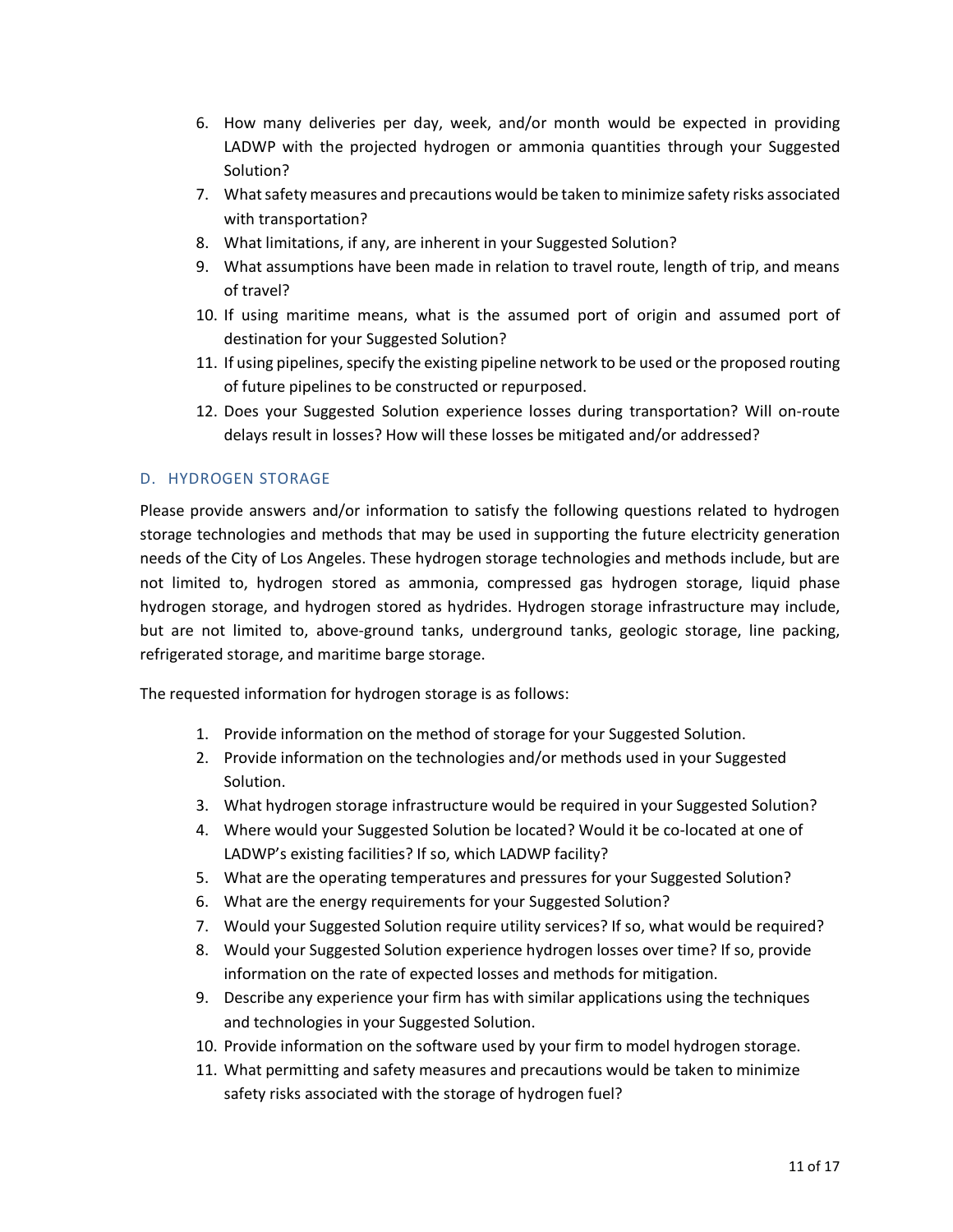- 12. Provide information on the periodic testing required for the safe operation of your Suggesting Solution.
- 13. Provide information on the scalability of your Suggested Solution.

#### E. ELECTRICITY GENERATION

Please provide answers and/or information to satisfy the following questions related to hydrogenbased electricity generation technologies and methods that may be used in supporting the future generation needs of the City of Los Angeles. These hydrogen-based electricity generation technologies include, but are not limited to, hydrogen retrofits of existing natural-gas-based combustion turbines, hydrogen-fueled combustion turbines in both simple cycle and combined cycle configurations, fuel cells, and ammonia/hydrogen co-fuel combustors.

The requested information for hydrogen-based electricity generation is as follows:

- 1. Provide information on the technologies and methods of electricity generation in your Suggested Solution.
- 2. What are the operational characteristics, as applicable, of your Suggested Solution? Information may include, but is not limited to:
	- i. maximum net output
	- ii. minimum net output
	- iii. ramp rates
	- iv. heat rates
	- v. efficiencies
	- vi. emissions
	- vii. ancillary services
- 3. If your Suggested Solution includes the retrofit of CT combustors, provide a list of compatible CT models. Will your Suggested Solution be compatible with existing CTs in LADWP's generation fleet?
- 4. What are the external dimensions of retrofit combustors? What considerations must be taken for installation clearance in regards to the existing CTs and surrounding structures?
- 5. What is the maximum and minimum amount of hydrogen, in volume percent, that can be utilized in your Suggested Solution? If the maximum is not 100%, does your Suggested Solution have a development plan to achieve 100% hydrogen combustion?
- 6. Does your Suggested Solution require a co-fuel or dilutant? If so, which co-fuels or dilutants are required?
- 7. For Suggested Solutions pertaining to CTs, what is the expected heat rate for the hydrogen-capable CT? How has this heat rate been determined?
- 8. For Suggested Solution pertaining to CTs, what are the expected NOx emissions, given in parts per million (ppm), at the CT exhaust? What are the major permitting requirements associated with hydrogen-based electricity generation?
- 9. Does your Suggested Solution require water or steam injection for NOx control? If so, what injection rates are required?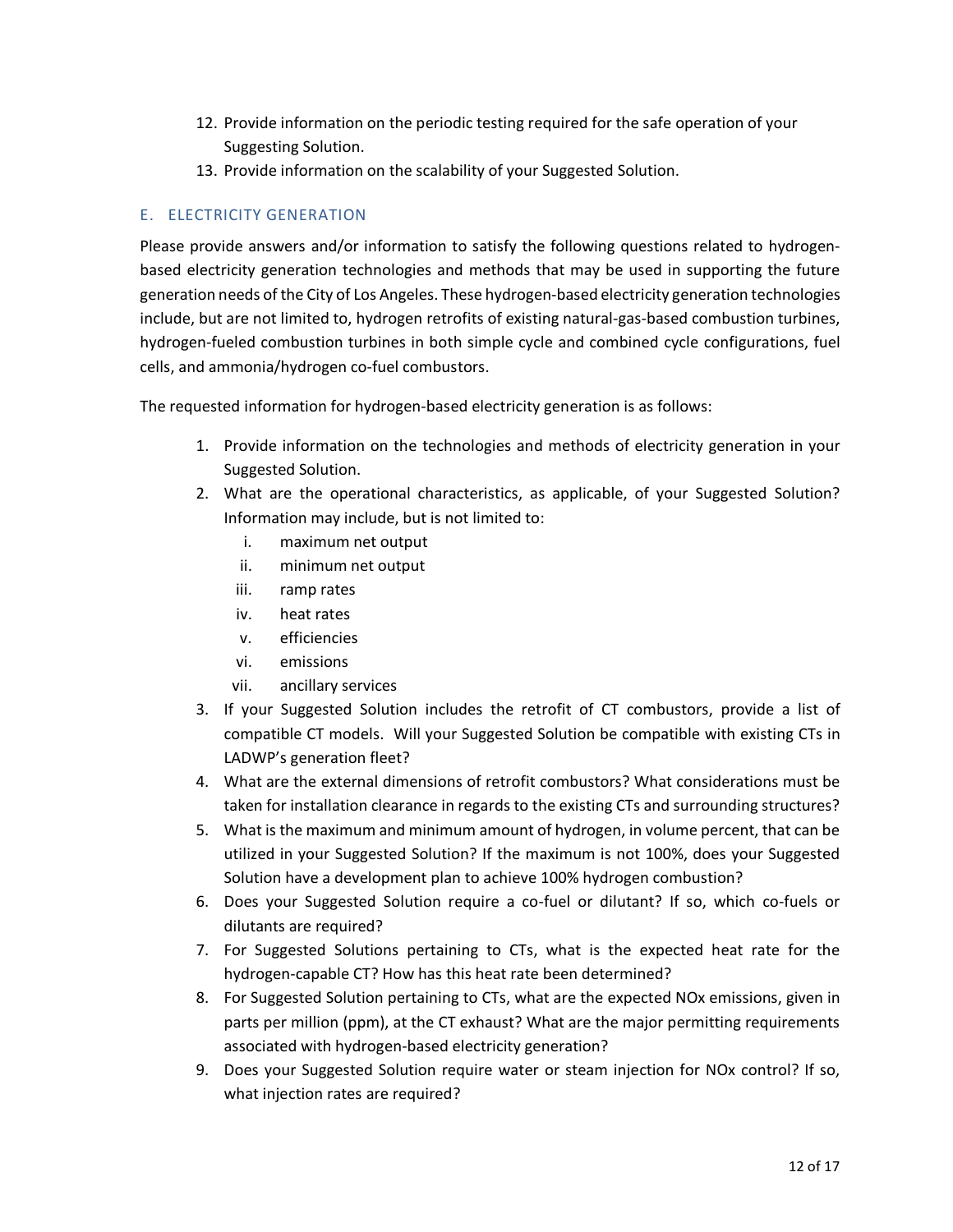- 10. Provide information on any needed changes to existing infrastructure to include, but not limited to, fuel system sizing, fuel system materials, fuel compressors, fuel blending equipment, water/steam injection infrastructure, and NOx abatement.
- 11. What are the cooling requirements for your Suggested Solution? What cooling methods are recommended?
- 12. Provide information on established guidelines and/or procedures for conducting testing and commissioning.
- 13. Provide information on black start capabilities of the Suggested Solution.
- 14. The following information requested pertains to fuel cell technologies:
	- i. Provide information as to the availability and annual production rate of fuel cells for your Suggested Solution.
	- ii. Provide information about the chemistry in your Suggested Solution's fuel cells.
	- iii. Provide information on the operational characteristics for your Suggested Solution's fuel cells, including rated net power, DC voltage range, and current.
	- iv. Provide information on the reversibility of your Suggested Solution's fuel cells, including the time required to switch between electricity-generating mode and hydrogen-production mode.
	- v. What is the expected operational life span of the fuel cells? What factors and/or best practices can improve operational life span?
	- vi. Provide information on how safety by design will be implemented.
	- vii. Provide information on the required subsystems and how they will be integrated (e.g., air subsystems, cooling subsystems).
	- viii. Provide information on required fuel supply and flow rate? What are the fuel composition requirements?
	- ix. Provide information on the scalability of your Suggested Solution.
	- x. Provide information on the cooling requirements to include required coolant volume and chemical composition.

#### F. SAFETY AND ENVIRONMENTAL STEWARDSHIP

The safety of the people of Los Angeles, LADWP employees, and all communities surrounding the LADWP generating facilities are of paramount importance to LADWP. With the understanding that other industry sectors have over 100 years of experience with the industrial use of ammonia and hydrogen, LADWP requests information regarding technologies, best practices, and lessons learned in the areas of hydrogen and ammonia safety. These hydrogen-centered safety technologies and topics include, but are not limited to, gas detection, flame detection, personal protective equipment (PPE), best practices, and lessons learned. Given LADWP's core commitment toward environmental stewardship, LADWP also seeks information on technologies and methods to continue this commitment as it moves toward novel, hydrogen-based methods of electricity generation. Collectively speaking, these technologies may be used to safely and responsibly operate hydrogenrelated infrastructure to support the future electrical generation needs of the City of Los Angeles.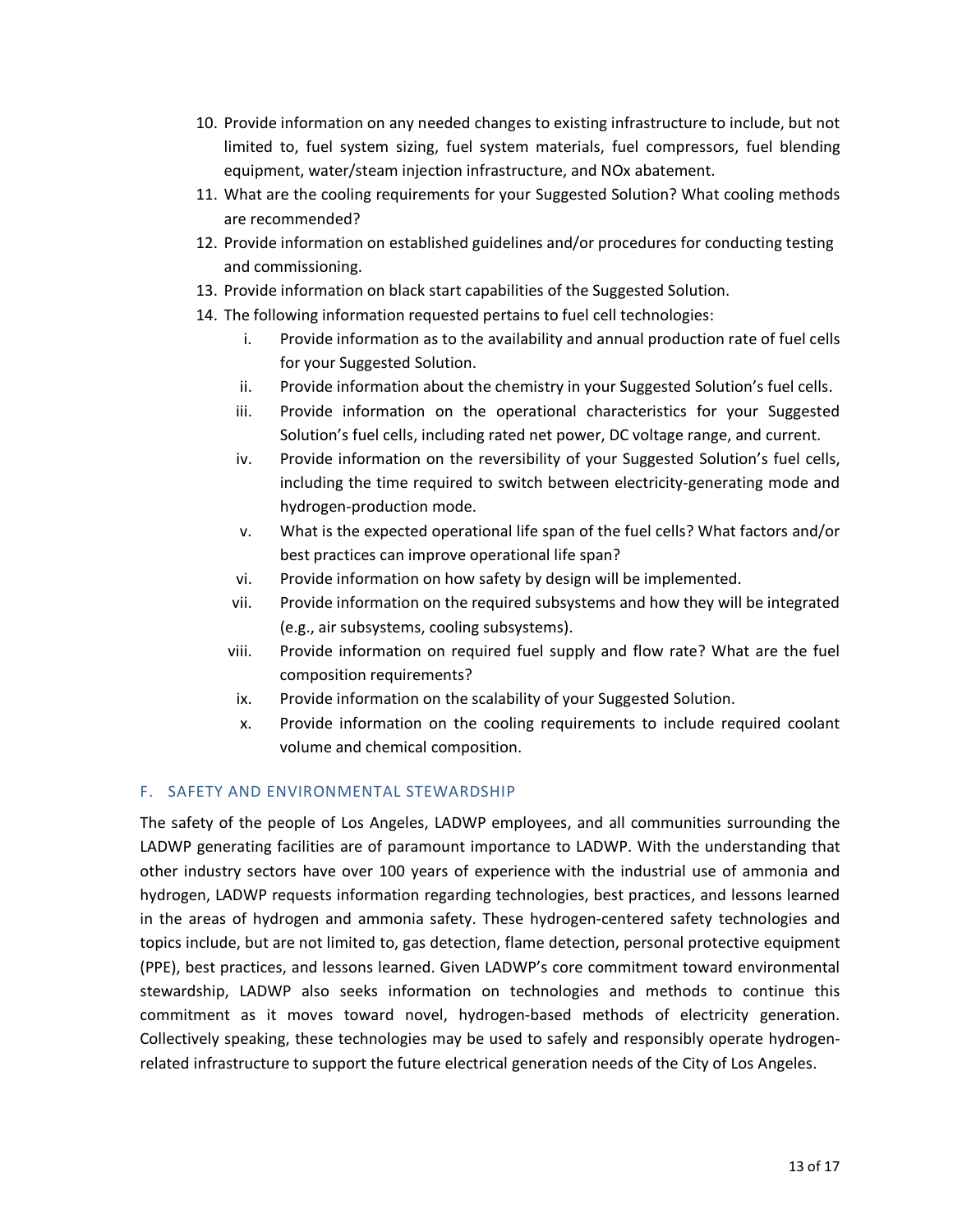The requested information regarding safety and environmental stewardship is as follows:

- 1. Provide information about hydrogen and/or ammonia gas detection technology.
- 2. Provide information on hydrogen and/or ammonia leak detection technology.
- 3. Provide information on hydrogen fire and flame detection technology.
- 4. Provide information on methods and materials used to contain ammonia spillage and emergency response.
- 5. Provide information on PPE related to hydrogen and/or ammonia.
- 6. Provide information on fire detection and fire suppression systems.
- 7. Provide information on your firm's best practices and lessons learned as relates to personnel, equipment, safety by design, and environmental safety.
- 8. Provide information on catalyst technologies or other DeNO<sub>x</sub> technologies. Generally speaking, LADWP's permits allow for 2.5 ppm  $NO<sub>x</sub>$  for its simple cycle units and 2.0 ppm  $NO<sub>x</sub>$  for its combined cycle units.<sup>[6](#page-14-0)</sup>
- 9. Provide information on the safety codes and standards for hydrogen and ammonia.
- 10. Provide information on continuous monitoring applications and shutdown procedures.
- 11. Describe how the Suggested Solution would assist LADWP in meeting its objectives to provide benefits to its residents located in disadvantaged communities and with low-tomoderate incomes through direct employment and economic development?

#### 4. CONCLUSION

Ultimately, LADWP believes this RFI is a step toward achieving its clean-energy goals and maintaining a reliable and resilient power system, all while providing cost-competitive rates to its customers. LADWP remains committed to helping accelerate the advent of a decarbonized, clean-energy future and looks forward to reviewing responses to this RFI.

<span id="page-14-0"></span> <sup>6</sup> Stated limits are without consideration of LADWP's participation in the South Coast Air Quality Management District's (SCAQMD) Regional Clean Air Incentives Market (RECLAIM) Program.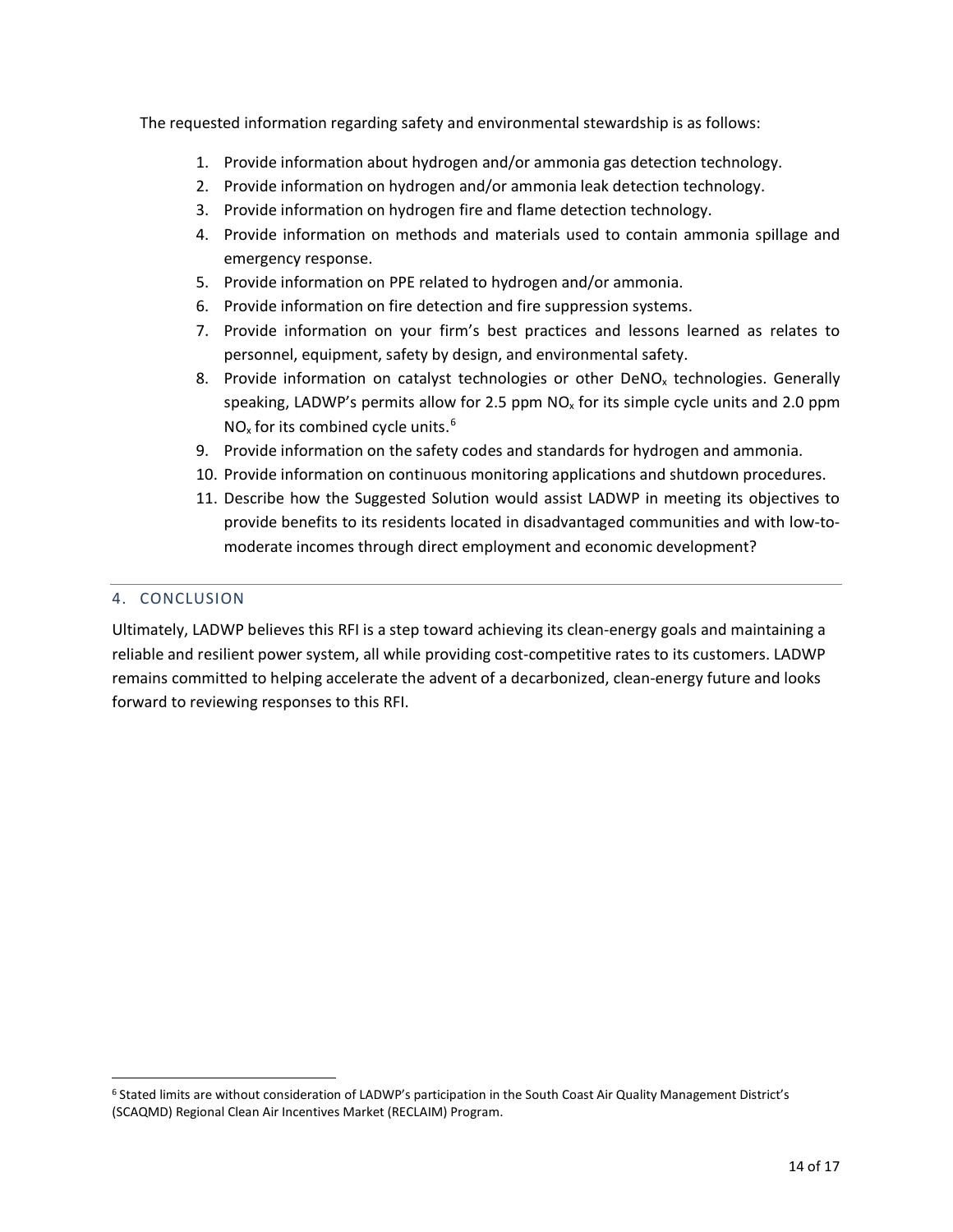#### 5. INFORMATION AND INSTRUCTIONS

#### SCHEDULE OF EVENTS AND CONTACT INFORMATION

| Release of RFI                             | <b>August 5, 2021</b>  |
|--------------------------------------------|------------------------|
| Respondents' Questions Due                 | <b>August 26, 2021</b> |
| <b>LADWP Response to Written Questions</b> | September 2, 2021      |
| Deadline for Submitting RFI Responses      | October 7, 2021        |

All questions or concerns related to this RFI should be submitted via electronic mail to Shaun Larsuel, Utility Buyer, at SCS3Purchasing@ladwp.com by the date and time prescribed herein. The LADWP's responses to questions will be posted on the Los Angeles Business Assistance Virtual Network (LABAVN), found at https://labavn.org. It is the responsibility of respondents to check LABAVN periodically for responses to questions.

#### USE OF INFORMATION

Participation in this RFI is optional and not required in order to respond to any subsequent procurement LADWP may take. The RFI is not a competitive solicitation method. Except as otherwise set forth herein, neither LADWP nor the interested party responding has any obligation under the RFI. LADWP anticipates to issue an RFP/RFPs using information gathered from responses to this RFI. Interested parties are encouraged to submit responses to all or part of the RFI even if they do not have a current intention to respond to any future requests. Respondents are specifically requested not to submit any type of price proposal other than high-level cost estimates for budget purposes.

All documents submitted in response to the RFI will become a matter of public record and shall be thereupon considered public records. If a respondent believes that any portion of its response is exempt from public disclosure, such portion shall be clearly marked "Trade Secret," "Confidential," or "Proprietary." By submitting information with portions marked in this manner, the respondent represents that it has a good faith belief that such material is exempt from disclosure under the California Public Records Act, California Government Code §§ 6250, et. seq.

#### GENERAL INFORMATION AND INSTRUCTIONS

Companies responding to this RFI shall designate a single contact within that company for receipt of all subsequent information regarding this RFI. If subsequent bidding opportunities are issued, LADWP is under no obligation to advise any vendor responding to this RFI.

LADWP employs the City of Los Angeles – Business Assistance Virtual Network (LABAVN) website for posting its bidding opportunities. Vendors are advised to monitor the LABAVN website for such opportunities. Entities or individuals interested in such opportunities need to register on the LABAVN website. Registration is free and enables the registered entity or individual to gain access to certain information, services and/or materials maintained on LABAVN at no charge. Registration may be accomplished at: [https://labavn.org.](https://labavn.org/)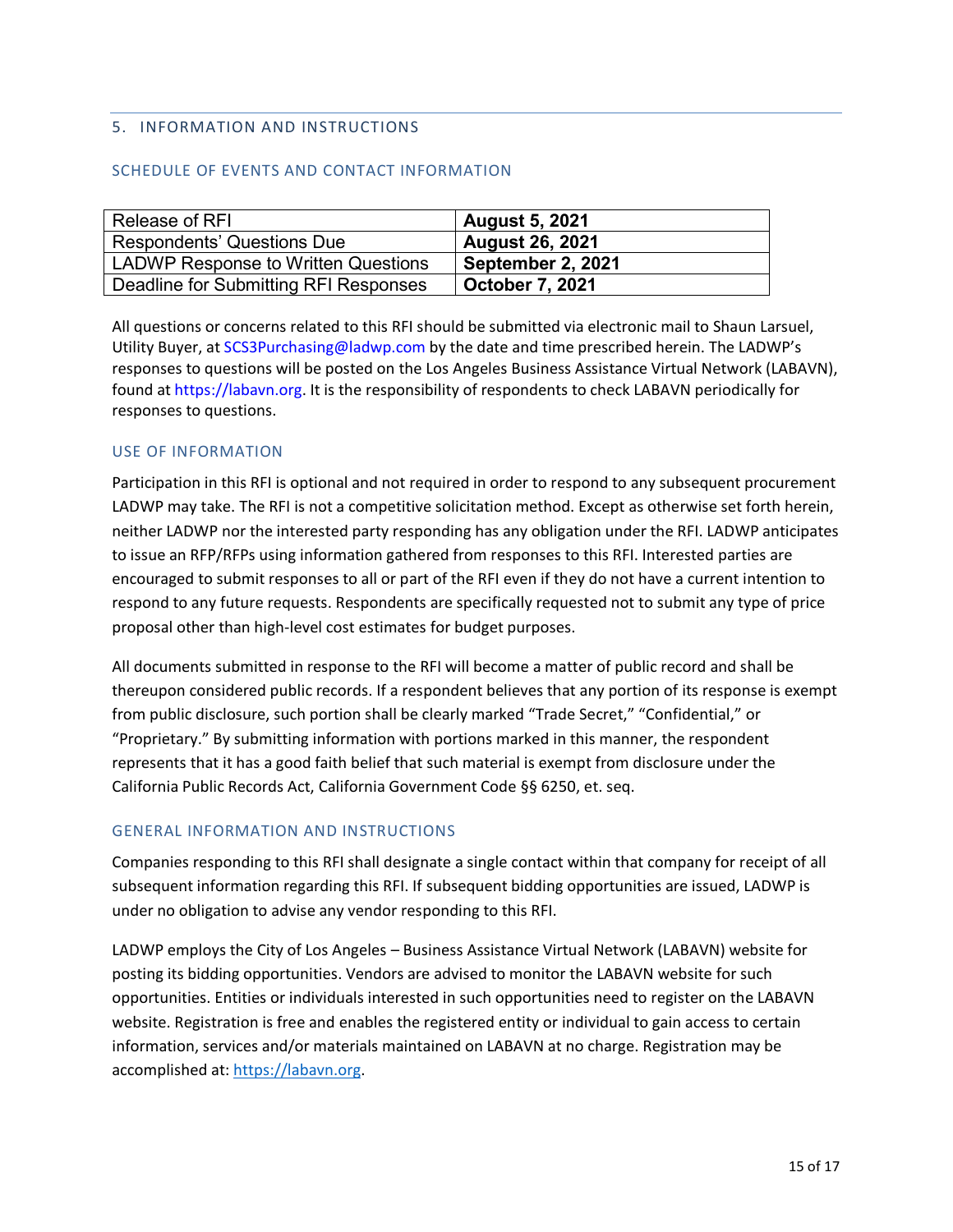#### CONTACT INFORMATION

Please provide your contact information including a brief company profile, and the name, phone number, and email of the key contact person(s).

#### RFI SUBMITTAL INSTRUCTIONS

RFI responses will only be accepted electronically via the Ivalua web portal found at [https://suppliers](https://suppliers-ladwp.ivalua.app/)[ladwp.ivalua.app/.](https://suppliers-ladwp.ivalua.app/) Vendors already registered on LADWP's Ivalua submittal portal can log into their account and navigate directly to the solicitation using the RFI number. Vendors that are not currently registered will need to complete the free registration. Registration instructions and a Vendor User Guide that includes instruction on how to submit an electronic response can be found on the Ivalua website. Responses submitted via electronic mail (email), facsimile, or hardcopy will not be accepted.